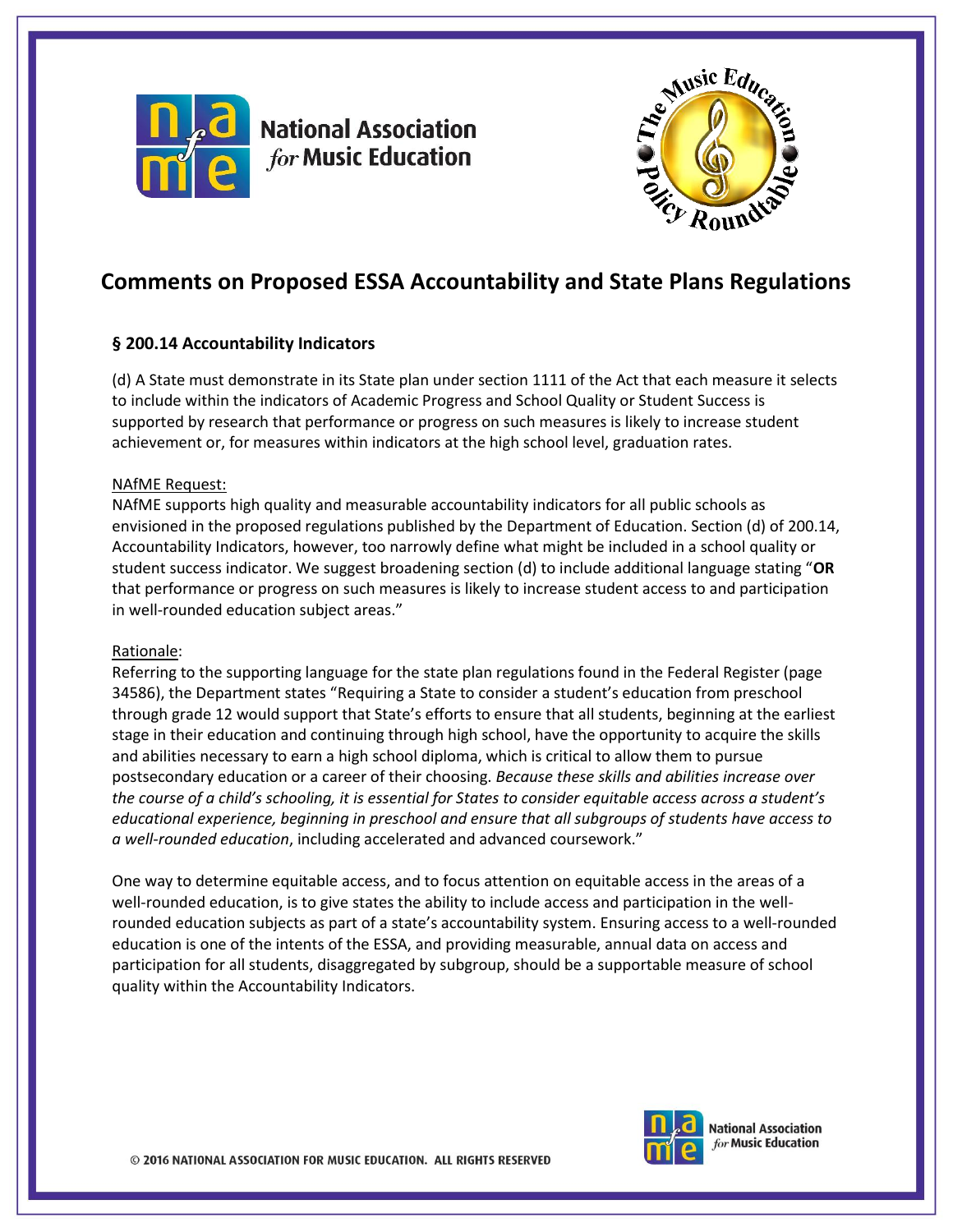# **§ 200.18 Annual meaningful differentiation of school performance.**

(b) A State must define annual meaningful differentiation in a manner that—

(4) Results in a single rating from among at least three distinct rating categories for each school, based on a school's level of performance on each indicator, to describe a school's summative performance as part of the description of the State's system for annual meaningful differentiation on LEA report cards under §§ 200.31 and 200.32;

## NAfME Request:

NAfME does not support the creation of a single, summative rating for each school. We ask that (b)(4) be removed from regulation 200.18.

## Rationale:

Creating a single rating per school brings the federal education accountability system back in time to *No Child Left Behind* where the laser-like focus on English and mathematics proficiency led to fewer opportunities for children from diverse backgrounds, including students of color and students of poverty, to participate in a well-rounded education as envisioned by both the ESSA and the U.S. Department of Education. Creating a single summative rating per school, with substantive weight being given to these two subject areas, will again force administrators to limit their focus to these areas and limit access to all other areas, including music education, for children who are academically at risk.

If the intent of Title I is, in part, "to provide all children significant opportunity to receive a fair, equitable and high-quality education," as included by the Department within the explanatory language of the draft regulations (federal register, 34540), then the accountability system must be flexible enough to support access to a high-quality education that includes well-rounded education subject areas. Narrowing the results of the accountability system to a single rating hampers meeting this intent of Title I.

# **§ 200.21 Comprehensive support and improvement.**

(d) *Comprehensive support and improvement plan.* Each LEA must, with respect to each school identified by the State for comprehensive support and improvement, develop and implement a comprehensive support and improvement plan for the school to improve student outcomes that— (3) Includes one or more interventions

#### NAfME Request:

NAfME respectfully requests the Department to consider including an additional sub paragraph preserving access to a well-rounded education for students under the interventions requirement for schools required to undertake comprehensive support and improvement after being designated as underperforming under the ESSA accountability system. Such language could read as *200.21(d)(3)(v) maintain access to well-rounded education for all students, including those receiving supplemental support under the school's comprehensive support and improvement plan.*

#### Rationale:

Studies have shown that, during the era of *No Child Left Behind,* students, especially disadvantaged students including students of color, students in poverty, and English Language Learners, had less access to music and the arts due in part to the accountability systems and standardized testing brought about



**National Association** for Music Education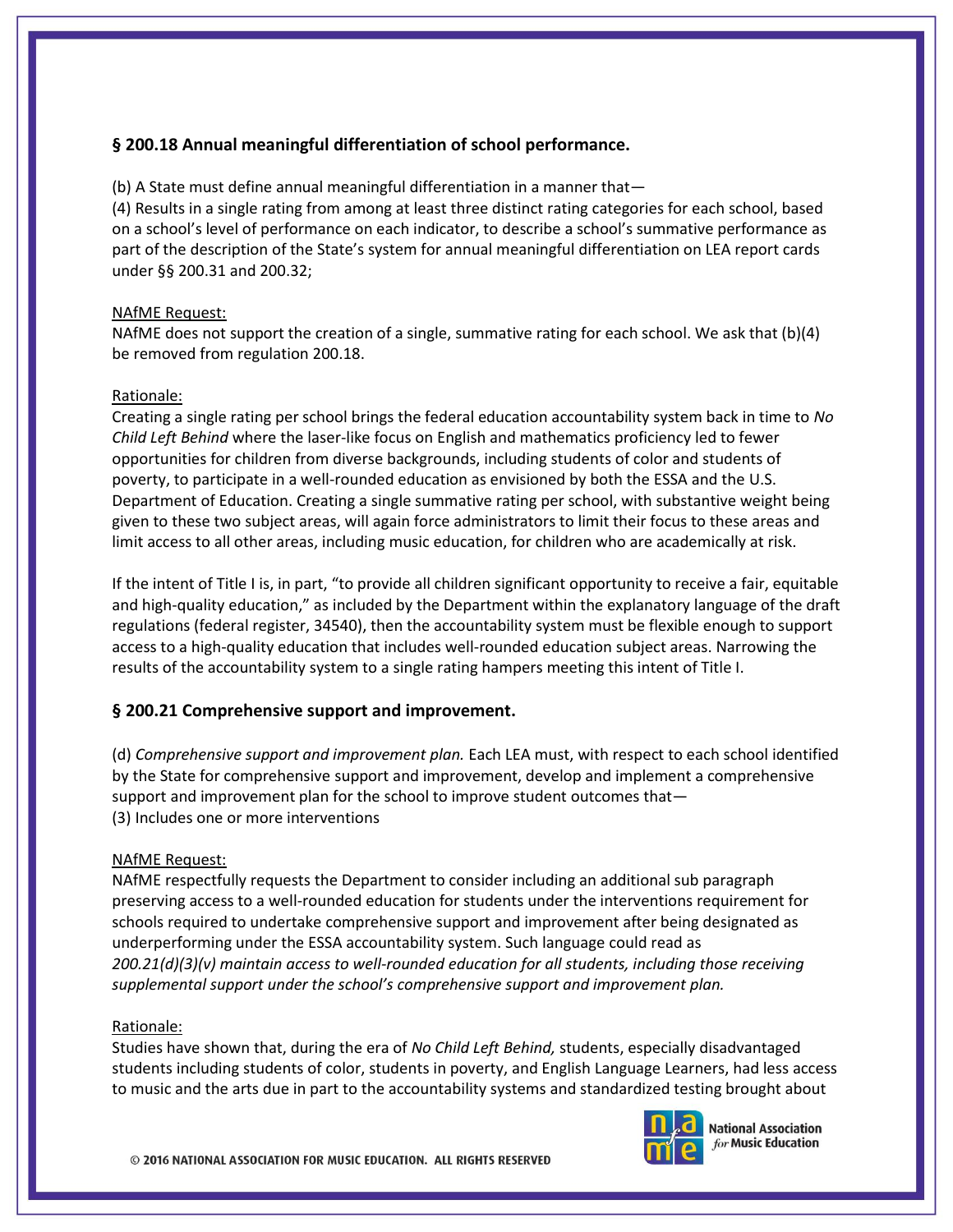by *No Child Left Behind*<sup>1</sup>. Including a statement that interventions provided must not interfere with access to a well-rounded education may help students maintain access and participation in music and the arts as well as other well-rounded education subjects supported by ESSA.

## **§ 200.21 Comprehensive support and improvement.**

(d) *Comprehensive support and improvement plan.* Each LEA must, with respect to each school identified by the State for comprehensive support and improvement, develop and implement a comprehensive support and improvement plan for the school to improve student outcomes that— (4) Identifies and addresses resource inequities, by—

#### NAfME Request:

Include an additional indicator of resource allocation and potential inequities focused on well-rounded education. Such language could read as *200.21(d)(4)(B)(ii)(D) well-rounded educational subjects*

#### Rationale:

Providing data on the availability of well-rounded education within the context of comprehensive support and improvement for underperforming schools speaks to resource inequities within our public schooling system, similar to the other resource allocation queries included in this part of the regulation.

## **§ 200.22 Targeted support and improvement.**

(c) *Targeted support and improvement plan.* Upon receiving the notification from the LEA under paragraph (a)(2) of this section, each school must develop and implement a school-level targeted support and improvement plan to address the reason or reasons for identification and improve student outcomes for the lowest-performing students in the school that — (4) Includes one or more interventions

#### NAfME Request:

NAfME respectfully requests the Department to consider including an additional sub paragraph preserving access to a well-rounded education for students under the interventions requirement for schools required to undertake comprehensive support and improvement after being designated as underperforming under the ESSA accountability system. Such language could read as *200.22(c)(4)(v) maintain access to well-rounded education for targeted students receiving supplemental support under the school's targeted support and improvement plan.*

#### Rationale:

Studies have shown that students in school improvement schools under *No Child Left Behind* had less access to music and arts education as the students were routinely removed from such classes and/or such classes were no longer offered as the school attempted to meet its school improvement requirements. [NEED CITATION – Bob Sabol's work is possible one to include] Including a statement that interventions provided must not interfere with access to a well-rounded education may help targeted students maintain access and participation in music and the arts as well as other well-rounded education subjects supported by ESSA. This language mirrors language found within the Targeted Assistance section of Title I-A of ESSA, "minimize the removal of children from the regular classroom during regular school hours for instruction provided under this part" (Section 1009, ii).





**National Association** for Music Education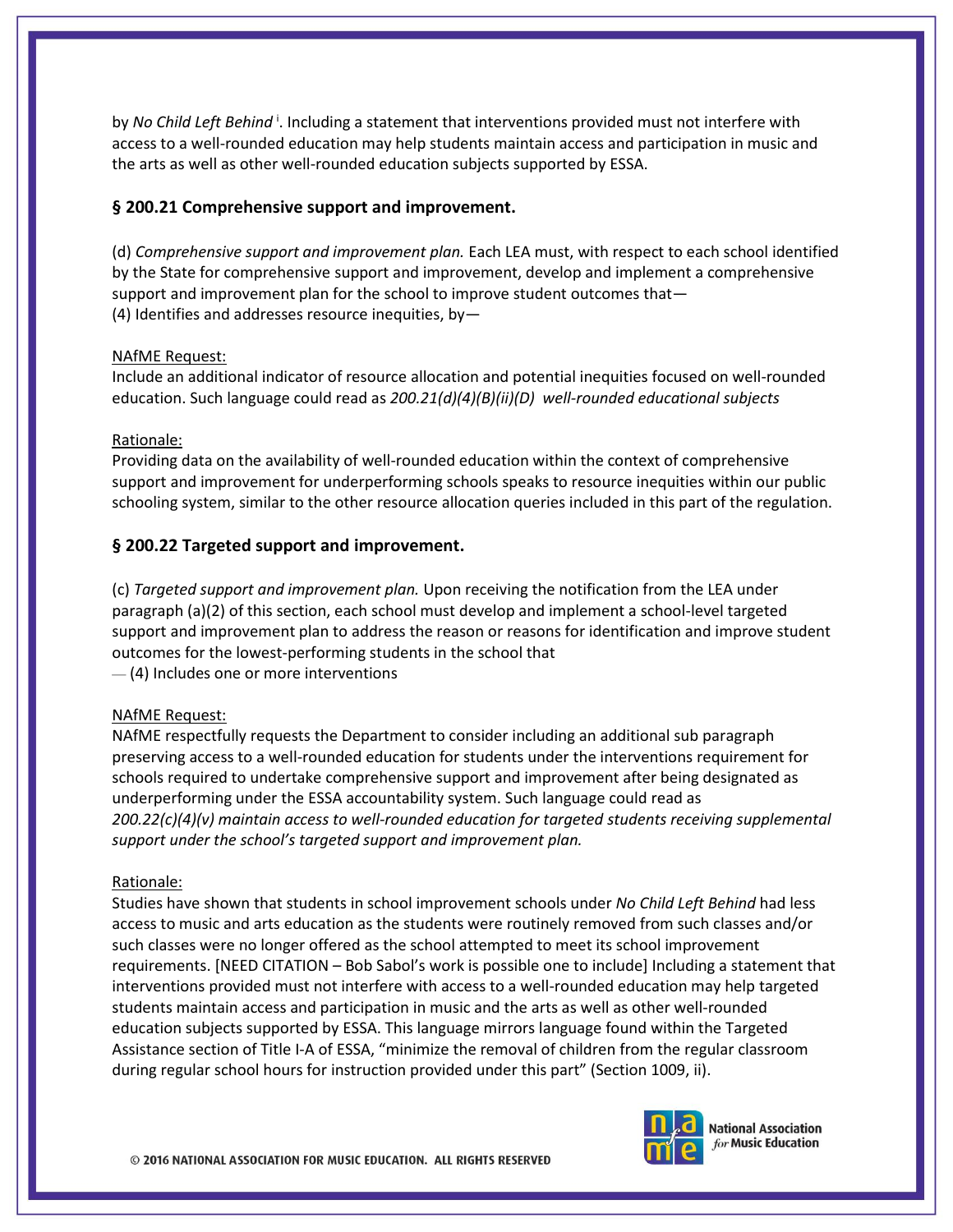## **§ 200.22 Targeted support and improvement.**

(c) *Targeted support and improvement plan.* Upon receiving the notification from the LEA under paragraph (a)(2) of this section, each school must develop and implement a school-level targeted support and improvement plan to address the reason or reasons for identification and improve student outcomes for the lowest-performing students in the school that

(7) In the case of a school with low performing subgroups as described in § 200.19(b)(2), identifies and addresses resource inequities and their effect on each low-performing subgroup in the school by—

## NAfME Request:

Include an additional indicator of resource allocation and potential inequities focused on well-rounded education. Such language could read as *200.21(c)(7)(b)(ii)(D) well-rounded educational subjects*

## Rationale:

Providing data on the availability of well-rounded education within the context of targeted support and improvement for underperforming schools speaks to resource inequities within our public schooling system, similar to the other resource allocation queries included in this part of the regulation.

## **§ 200.24 Resources to support continued improvement.**

(4) If a State has insufficient school improvement funds to award a grant of sufficient size to each LEA that submits an approvable application consistent with paragraph  $(c)(1)$  of this section, the State must, whether awarding funds through a formula or competition—

(iii) Give priority in funding to an LEA that demonstrates the strongest commitment to use such funds to enable the lowest-performing schools to improve academic achievement and student outcomes, taking into consideration, with respect to the school or schools to be served—

(A) The proposed use of evidence based interventions that are supported by the strongest level of evidence available; and

(B) Commitment to family and community engagement.

## NAfME Request:

Include a third area of consideration under (4)(iii) to include commitment to delivering a well-rounded education for all students. Suggested language would read: *(C) Commitment to providing a well-rounded education for all students*.

#### Rationale:

Maintaining a focus on access to a well-rounded education throughout the regulations dealing with underperforming schools underlines the commitment that both ESSA and the Department bring to supporting well-rounded educational opportunities for all children, including students and schools which are academically at-risk. Without such focus, schools may fall back into the unintended practices found during the era of *No Child Left Behind*, when access to music and the arts, part of a well-rounded education, became severely restricted for students in underperforming school environments.



**National Association** for Music Education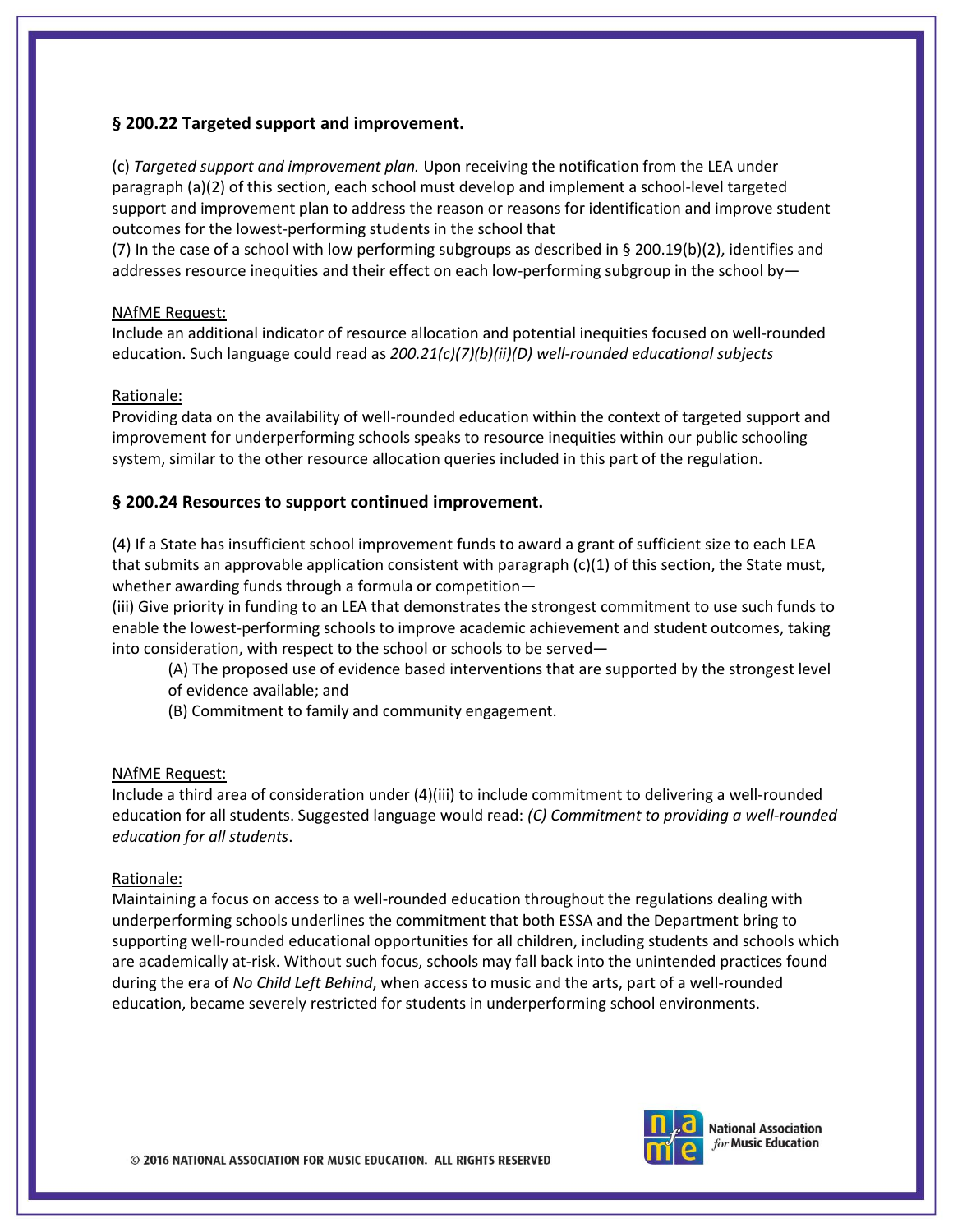## **§ 299.19 Supporting all students.**

#### (a) *Well-rounded and supportive education for students.*

(1) In its consolidated State plan, each SEA must describe its strategies, its rationale for the selected strategies, timelines, and how it will use funds under the programs included in its consolidated State plan and support LEA use of funds to ensure that all children have a significant opportunity to meet challenging State academic standards and career and technical standards, as applicable, and attain, at a minimum, a regular high school diploma consistent with § 200.34, for, at a minimum, the following: (ii) Equitable access to a well-rounded education and rigorous coursework in subjects such as English, reading/language arts, writing, science, technology, engineering, mathematics, foreign languages, civics and government, economics, history, geography, computer science, music, career and technical education, health, physical education, and any other subjects in which female students, minority students, English learners, children with disabilities, and low income students are underrepresented;

#### NAfME Request

Include "arts" in the listing of well-rounded education subjects included in 299.19 so that the listing of well-rounded education subjects in 299.19 exactly matches the listing found in ESSA.

#### Rationale:

 $\overline{\phantom{a}}$ 

The arts are the only subject area listed in the definition of well-rounded education subjects in Section 8002 of ESSA and not included in the listing of well-rounded education subjects in the Department's draft rules for ESSA. This appears to be a typo and should be fixed. The regulations issued by the Department should exactly match the language of ESSA when dealing with definitional areas such as well-rounded education.

1. Abril, Carlos R. and Brent M. Gault (2006). The State of Music in the Elementary School: The Principal's Perspective. *Journal of Research in Music Education*, 54(1), 6-20

*Results revealed that principals were generally satisfied with their music programs' ability to meet music education standards and broad educational goals. However, significant differences between the current and ideal conditions imply that they believe improvement is possible. Principals reported that the No Child Left Behind Act, budgets, standardized tests, and scheduling had the most negative effects on their music programs.*

Abril, Carlos R. and Brent M. Gault (2008). The State of Music in Secondary Schools: The Principal's Perspective. *Journal of Research in Music Education*, 56(1), 68-81.

There were significant differences in the diversity of course offerings based on school socioeconomic status profiles. Standardized tests and No Child Left Behind were thought to have the most negative impact on music programs.

Elpus, Kenneth (2014). Evaluating the Effect of No Child Left Behind on U.S. Music Course Enrollments. *Journal of Research in Music Education*, 62(3), 215-233.

*Abbreviated interrupted time series analyses suggest that NCLB had no effect on overall music enrollment rates but exacerbated the preexisting underrepresentation in music courses of Hispanic students, English language learners, and students with Individualized Education Plans.* 

Sabol, F. Robert (2010). *No Child Left Behind: A Study of Its Impact on Art Education.* Purdue University, West Lafayette, Indiana.

*Findings from the study identified a number of areas where visual art education programs have experienced*



**National Association** for Music Education